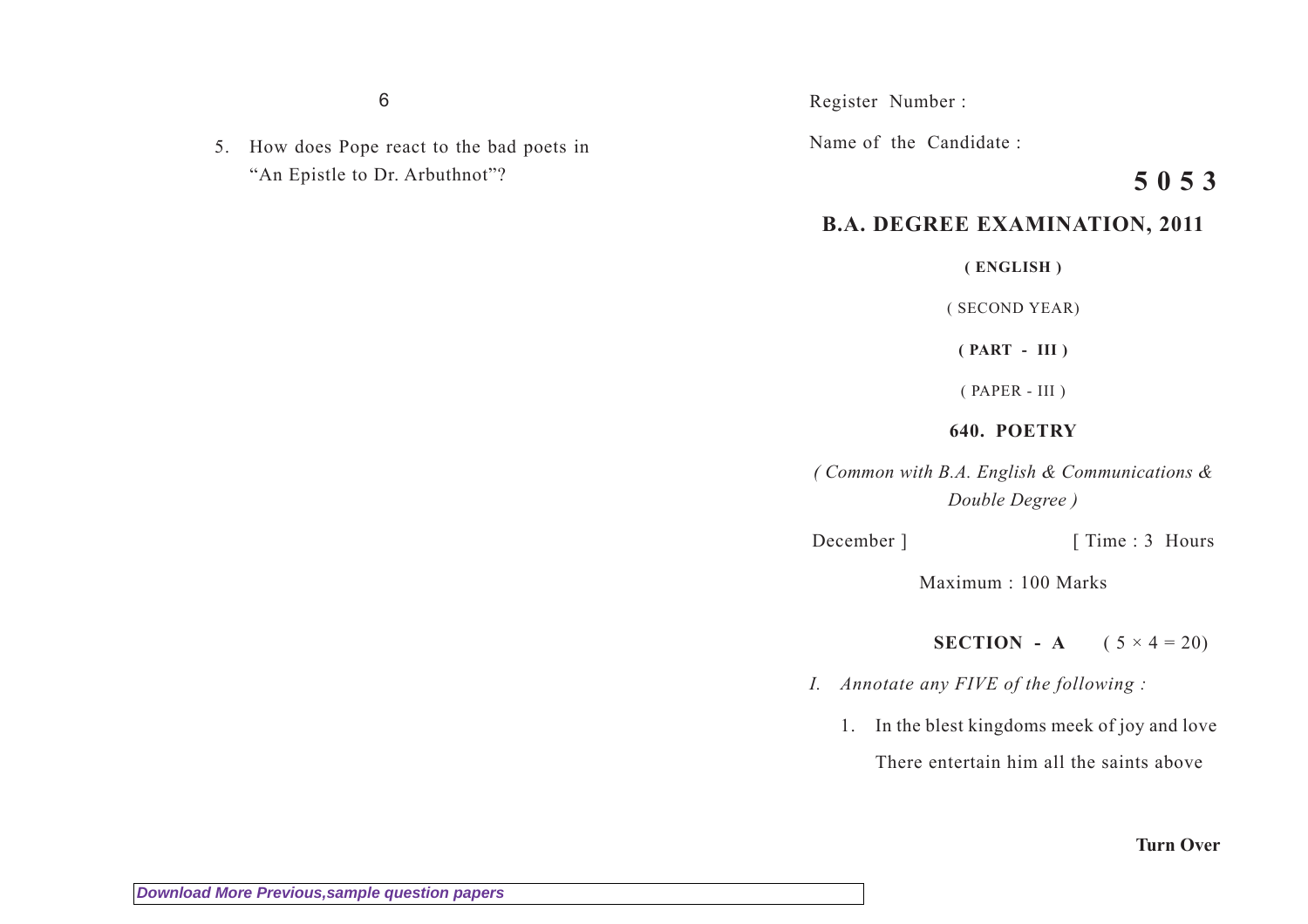2

- 2. The picture of the mind revives again : While here I stand, not only with the sense Of present pleasure, but with pleasing thoughts
- 3. A heavy weight of hours has chain'd and bow'd

One too like thee; tameless, and swift, and proud

4. That I might drink, and leave the world unseen,

And with thee fade away into the forest dim:

- 5. When there was peace, he was for peace, when there was war, he went.
- 6. This grew: I gave commands; Then all smiles stopped together
- 7. Happy are these who lose imagination: They have enough to carry with ammunition
- 8. Too long a sacrifice

Can make a stone of the heart

O when may it suffice?

- 2. How does "A Poison Tree" present the dangerous nature of wrath?
- 3. Attempt a critique of Herbert's "The Pulley."
- 4. Consider Coleridge as a poet of imagination with reference to " Kubla Khan<sup>"</sup>
- 5. How does the poet celebrate the glory of God in "Pied Beauty"?

**SECTION** - **E**  $(1 \times 20 = 20)$ 

- *V. Answer any ONE of the questions in detail:*
	- 1. Discuss how the poem "The Hound of Heaven gives spritual insight into the workings of the soul."
	- 2. How does the poet exhibit his emotional affliation to nature in "Poem in October"?
	- 3. How does Philip Larkin describe modern times in his poem "Wants"?
	- 4. Examine the emotions evoked by the poem "The Dead."

**Turn Over**

**[Download More Previous,sample question papers](http://downloadmela.com/pages/previouspapers/previouspapers.html)**